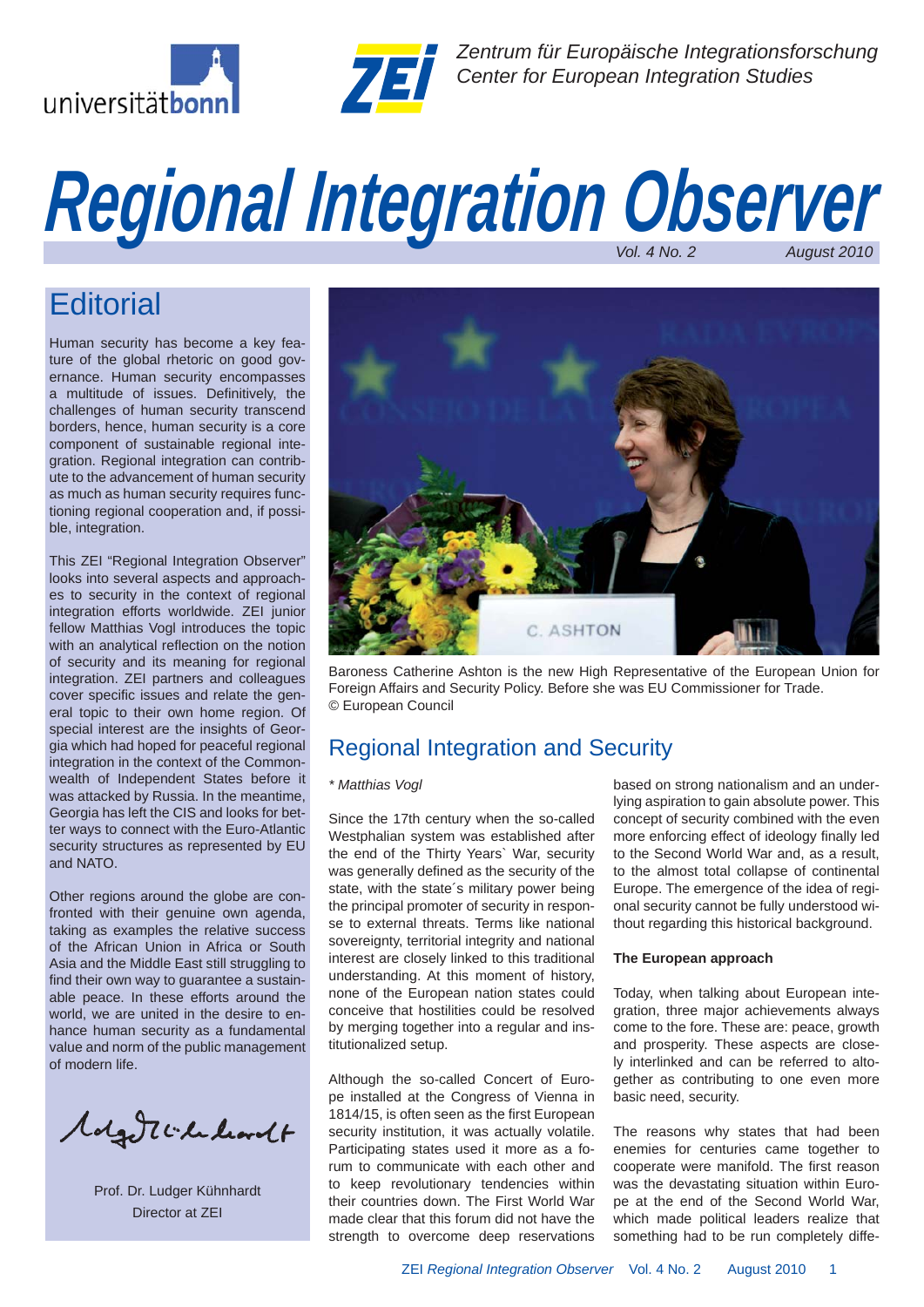#### rent in the future.

The second reason was the fact that at the same time there was a group of political leaders like Robert Schuman, Konrad Adenauer, Jean Monnet and others in office that had actually internalized this mindset of change. The third reason finally was the external pressure, exerted particularly by the United States, who not only wanted to avoid the outbreak of another war within Europe but who also saw a united Europe as a bastion against the new communist threat posed by the Soviet Union. Hence, there was an internal and an external influence that lead to the idea of cooperative security in Europe**.** This example shows that it is always a mixture of structural constraints and individual interests and convictions that can promote change. This insight is also very important for aspirations of regional integration outside Europe today.

The idea of "human security" which has become a very popular foreign and security policy concept during the last few years and which is challenging the traditional statecentered concept in fact basically corresponds to what has been achieved and promoted throughout the European Integration process since the 50´s. It encompasses democratic participation, economic growth through a common market, social welfare, environmental protection and also the protection from external threats. One of the interesting facts about European integration is that to guarantee intra-European security, cooperation has never taken the form of a system of collective security, with which there would have been the opportunity to punish a member state that would threaten security within Europe. Instead peaceful conflict resolution and solidarity among members have become political common sense. Therefore internal deterrence was not necessary.

On the opposite, after the end of the Cold War the integration dynamic expanded even more and led to the foundation of the European Union and to its development as an autonomous security policy actor. This process had four principal driving forces.

The first driving force was the occurrence of the new security threats that came to the fore after the end of the East-West conflict. The most important examples for those threats are transnational terrorism, asymmetric conflicts, migration pressure triggered by failing states, environmental devastation or as a consequence of climate change, cybercrime, organized crime, shadow globalization and others. Those threats are harder to detect and more difficult to confront than the classical military threat.

The second driving force, which is directly linked to the first one, was the increase of worldwide interdependencies, which have grown enormously in the wake of globalization processes since the 1970´s. As a consequence, potential negative effects of "external shocks" on Europe, be they economic, military or political have increased the vulnerability of European nation states. It is these interdependencies that enable the new threats named above to become a peril without being physically close. This development forced European countries to facilitate a closer cooperation and more regular communication amongst each other, particularly in the field of security policy. Interconnectedness made a coordinated reaction necessary. This is also true for other regions facing similar problems.

The third driving force was the existing European integration dynamic that wanted to complete the "European project" by incrementally adding to the economic union a political union, including security policy.

Finally, the fourth driving force was the collective idea of Europe as a capable global actor or even as a world power emancipating itself from the US junior-partnership during the Cold War.

Until now, the founding of the European Security and Defense Policy (ESDP) in 1999 and the following ESDP missions are the peak of the European reaction to these driving forces. They were initially the result of an "external shock", namely the crisis in the Balkans. In the European Security Strategy (EUSS) of 2003 the EU for the first time gave a written answer to the challenges mentioned above. The EUSS claims that as of today there are no internal armed conflicts anymore in Europe, security policy has to care about the new threats that are often implicit and not directly conceivable. "The first line of defense, therefore, often lies outside Europe." Against this background, the European Union has built up a large set of capacities in crisis management and conflict prevention, which includes military as well as civilian components. Foreign and security policy in general are still ruled by member states. Still, there is a strong and ever growing tendency to act on the European level and to discuss problems with the European partners before acting. The European institutional setup after the Treaty of Lisbon coming into force with the new "High Representative for Foreign and Security Policy" as its frontrunner reflects this gradual Europeanization process.

## **The regional level**

The motivation to act on a regional level is always similar. As already indicated above, in a globalized world, conflicts and security problems know no borders and can influence daily life and the stability of a society. Although those threats may, in general, have global effects, Buzan and Waever arque that their consequences are first and foremost felt on a regional level, hence in the direct surrounding of their occurrence. Therefore action on a regional level is the first appropriate measure to deal with such cross-border problems because it tackles them on a face-to-face dimension.

Looking at a world map, it is obvious that all important conflicts today have a regional dimension. Be it the Great Lakes, Sudan, the Horn of Africa, Afghanistan or others. Taking the perspective of a regional grouping such conflicts can be perceived either as internal or as external. While the European Union has left the internal perspective and tries to manage security problems outside Europe as one of a few existing global actors in the international system, for most other regional integration systems, these problems are internal. Moreover, there are those regions where intraregional security problems exist but where no mechanism for conflict resolution has yet been found, like on the Korean peninsula, in the Caucasus or the Middle East.

Cultural and religious reservations and a strict focus on national interests still remain the biggest obstacles to regional security cooperation. Often they cannot be overcome until the negative consequences of security problems have truly been felt during a crisis or an external shock. Due to the specific character and circumstances of each conflict, which is also illuminated by the different articles in the course of this "Regional Integration Observer", there is no general approach to facilitate regional security. The European example explained above can provide some guidance but of course it is not 100% applicable to every other region. However, the most important precondition in every case is the recognition by all parties that cooperation on a regional level can effect collective gains. This has to be accompanied by a general political will to allow others to take a share in these gains.

Security policy in general remains a field of "high politics". Nevertheless there are regions like Europe or Africa, where the regional level of action is tending to become at least as important or even more important than the national level. The ever growing body of "brusselized" security institutions in the EU and the formation of the African Union as a system of collective security are good examples. It is a justified question if there is a certain path dependency that will foster integration in other regions on the basis of the different driving forces and preconditions mentioned above. The European Union, in general, is keen on promoting its experience. Although no other region of the world has achieved the EU´s intensity of integration until now, it seems obvious that the importance of the regional approach to security problems will increase more and more in the coming years.

*\* Matthias Vogl is Junior Fellow at ZEI.*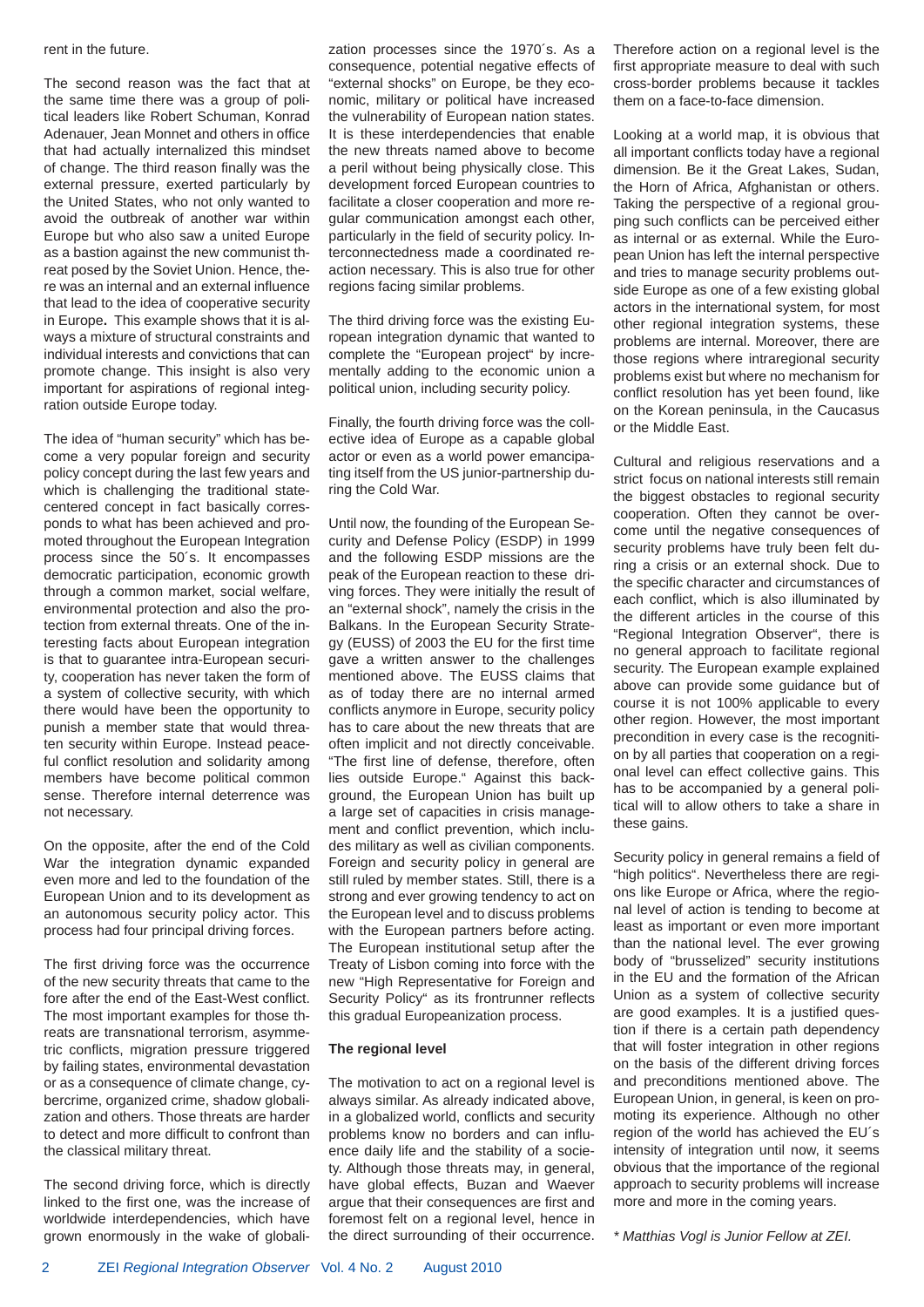# The African Union - Regionalism and Conflicts in Africa

# *\* Chrysantus Ayangafac*

A collective and coordinated approach to conflict prevention, management and resolution in Africa is premised on the thesis that national and regional security issues are inexorably intertwined. State weakness, porous borders, and the extent to which ethnic groupings lap across colonially imposed borders determine the need for regional solutions to domestic challenges and the extent to which instability in one country affects the neighborhood. Consequently, the African Union (AU) and the African Peace and Security Architecture (APSA) appear to vindicate regionalization and multilateral security mechanisms as a viable policy response to Africa's complex security challenges. Moreover APSA is premised on the fact that Africa needs to take greater responsibility, autonomy and the imperative to develop indigenous conflict prevention and management capacities. The basic principle that Regional Economic Communities (RECs) are the building blocks of the APSA speaks volumes of how much regionalization has become cannon law and is embedded in African policy circles.

Against this backdrop, APSA is perceived in some quarters as the panacea to crisis situations in Africa. A policy implication of this policy approach has been that over the years there has been an emphasis on strengthening and capacitating APSA and African regional security mechanisms as the most viable and robust mechanisms to stem conflicts on the continent. There is no doubt that APSA, despite its apparent weakens, still affords the continent a sound opportunity to develop an appropriate policy response to address Africa's conflicts. Often in examining the effectiveness of the APSA, one falls into the trap of measuring consequences or reflecting a phenomenon - and in the process demonizes the APSA rather than engages in a critical analysis of its capacity constraints.

# **Capacitating the African Peace and Security Architecture**

Developing the capacity of the APSA is much more than a technical question. It goes beyond resource mobilization, planning, and execution of peace support operations. It is a question of how much AU Member States are willing to pool their sovereignty. Since AU Member States are the foundation and RECs the building blocks of the APSA, one could argue that the APSA's capacity constraints are a reflection of the weakness of African states. AU Member states remain central to both the APSA and regional security mechanisms. Weak states produce weak regional organizations which begs the question of whether one The picture shows European military staff serving in the European Union Training Mission in Somalia that is running since 2010. This mission aims at building capacity for the Somali security forces. It is part of the EU´s wider efforts to deal with African security challenges and to build up AU capacitiy in this sector.

© European Council.

can argue that challenges faced by APSA could be traced to domestic African politics. Achieving the African Renaissance, Ujamaa, or Ubuntu requires a strong AU built on functioning and accountable national structures. APSA's lack of political capital to adopt a more robust posture in certain crisis situations is the function of state weakness and how some African states perceive and conceive APSA. While arguing that African political leadership never intended a robust APSA might amount to pessimism, a closer look at the design and function of the AU suggests that the APSA was conceived as a coordinating mechanism without any proper mandate or mechanism to breach state sovereignty. Thus, how APSA impacts the domestic politics of AU member states is critical in ascertaining its capacity to effectively prevent and respond to conflicts. A strong APSA requires solid, functioning, and accountable national structures.

Within this context, there is a strong case for capacitating APSA by enhancing policy convergence in the realm of democratic governance as a shared value that binds the union together. Enhancing convergence in the realm of democratic governance will enhance the structural conflict prevention capacity of the AU. AU policy-making organs have reiterated this policy position that implementing the African governance agenda especially instruments like the African Charter on Democracy, Elections and Governance will enhance the capacity of the Union to take collective actions to address conflicts. However, while over 35 Member states of the AU have signed this instrument, only three have ratified. Also, the donor community has demonstrated a greater appetite for conflict management (peacekeeping) without a proportional investment in conflict prevention. International support for APSA must not take place at the expense of consolidating and promoting the African Governance Agenda, and improvements in domestic political governance. The process of establishing the Af-



rican Governance Architecture provides the best chance for Africa and the international community to develop the appropriate capacity to enhance the capacity of the AU to prevent conflict.

As much as the APSA is no substitute for building, consolidating and promoting democracy, elections and governance across Africa, it is also no substitute for enhancing Africa's participation in the global security architecture, for example the United Nations Security Council. A permanent seat in the UN Security Council is a necessity to enhance the AU's capacity in addressing crisis situation on the continent. From an African perspective, regionalism is about a division of labor and the sharing of responsibilities premised on a range of partnerships that are comprised of African regional arrangements and mechanisms, UN organizations and initiatives, and Africa's development partners.

To conclude, there is need to strengthen the AU's capacity so that it can provide a credible opportunity for the continent to tackle its security problems. The effectiveness of the AU cannot be measured by its objectives or intentions; rather its capacity to execute its mandate is a necessary condition. Most often in examining the effectiveness of the AU, one falls into the trap of measuring consequences or reflecting a phenomenon and in the process demonizing the AU rather than engaging in a critical analysis of its capacity constraints. AU Member States, RECs and development partners must take the hard decision to reorient their focus on building and promoting democracy, governance and human rights at the national and regional level. Moreover, the international community should support Africa's bid for a permanent seat in the UN Security Council.

*\* Chrysantus Ayangafac works in the Department of Political Affairs of the African Union Commission in Addis Ababa, Ethiopia.*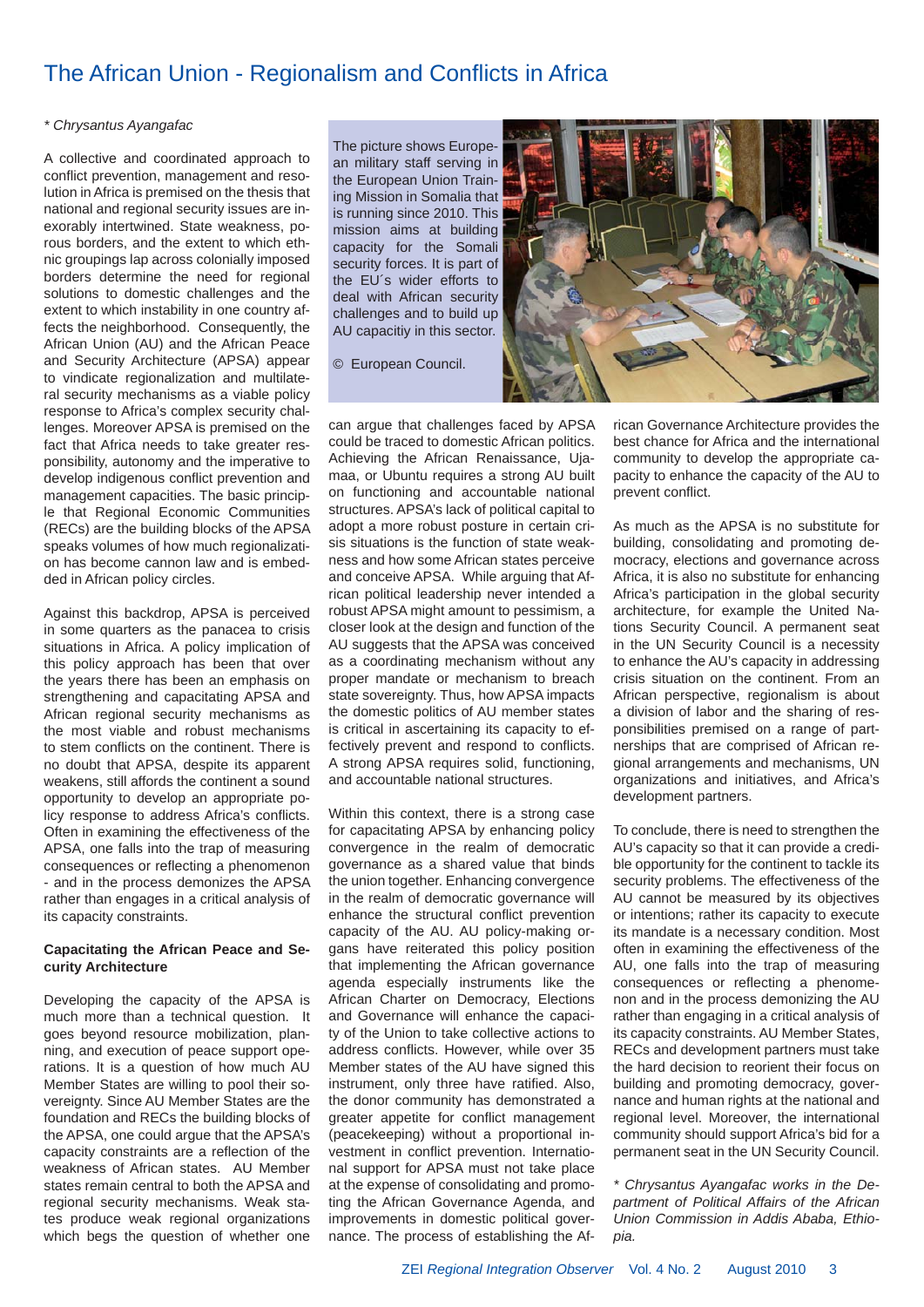# Northeast Asian Security - Toward an Open Air High Jump

## *\* Yoola Kim*

Northeast Asian security has fluctuated dramatically since the end of World War II with both diverse approach and buttresses. Few regional similarities exist in Northeast Asia, due to its extreme cultures, religions and interests, not to mention the acceptance of nationalism, state-centered loose multilateralism and engagement of the US. In addition, the common threat created during the Cold War era promoted a greater level of distrust among Asian countries. Based on pending territorial conflicts and enduring historical legacies, most of the Asian countries considered themselves in competition with one another.

Seen from this perspective, it is not a surprise that there was no Asian version of NATO created; there was no pressure and no need to establish such an organization. On behalf of Asia's regional security, the US, despite its geographical exclusiveness of the region, has played a major role in Asia for decades. It is quite certain that US influence has far overpowered the endeavor for creating multilateral organizations in Asia. This influence of regional characteristics and complex dynamics evolved into a continuous endeavor for multilateralism, while experiencing asymmetrical advance at a slow pace. In Northeast Asia, there existed a fragile stability and predictability with occasional challenges. Due to the overlapping layers of components containing different degrees of political forces certain embodiments of regional linkage such as the Six Party Talks was established.

Cooperation of Northeast Asian security, in this sense, contains three characteristics: issue-driven involvements, informal networks and an increase of interdependence. First, regional institutions tend to specify boundaries - ARF for security and APEC for economic cooperation. Second, in strong contrast to the European Union containing ever deeper and wider institutionalization and legalization, Northeast Asian security building is based on informal networks. For example, ASEAN's commitments is diluted by ever-changing members, initiation of APEC, ARF (Asian Regional Forum), and APT (ASEAN Plus Three) have not yet brought significant outputs, but have served only as a potential regional linkage. Lastly, despite all of the above, there is a tendency of consistency and path dependency in Asian institution building. Security cooperation leads to a gradual institutional self-reinforcement. Thereby the institutional setup is put on an ever more solid basis.

The security issue between Asia and Europe is too often compared, given that there is rarely anything in common between the two. Democratic interdependence was a core factor that stabilized Europe and boosted the degree of integration, whereas Asia saw only the emergence of a fragile structure with far less converging consensus. During the post Cold War era, it was not the integration itself but the evolution of strategic agenda that enabled security cooperation in both regions. The combination of regional strategic agenda finally met with new interests on specific issues. Europe could be regarded from various spectrums as a model in the sense of cooperation, yet Europe and Asia are not in the same category as to project one's experience to the other. In Northeast Asia, common interests were focused on economic enhancement, under the discourse of modernization, which unfortunately adopted the negative aspects of nationalism.

Under the influence of both the US umbrella and communist threat during the Cold War, both Europe and Asia experienced a divergent logic of interest that generated a verified dimension of security cooperation. To put it simply, Northeast Asian security cooperation, both during and after the Cold War mechanism, could be interpreted as under institutionalized but over strategized dynamics while that of Europe, experienced an under/sub strategized but over institutionalized process. Security cooperation in Northeast Asia was overwhelmed by the economic development under nationalism and modernization, which inevitably led to less comprehension of security dynamics. It is not that Northeast Asia made fewer efforts toward collective security; it just had a different combination of features and priorities than Europe.

Consequently, if comparing Asian security cooperation to the high jump in sports, the game so far tried to reach higher beneath the ceiling indoors. When the match gets open in the air with all members attending with systemized rules for certain goals, Asian security cooperation would demonstrate an exhilarating process and results.

*\* Yoola Kim is Junior Fellow at ZEI*



**Vol. I: The Global Proliferation of Regional Integration** Oxford/New York: Berghahn Books, 2010, 491 pages with bibliography and index ISBN 978-1-84545-654-2

**Vol. II: Regional Integration in the World: Documents** Oxford/New York: Berghahn Books, 2010 501 pages ISBN 978-84545-1-655-9

After two centuries of nation-building, the world has entered an era of region-building in search of political stability, cultural cohesion, and socio-economic development. The regional structures and integration schemes emerging in most regions of the world are deepening their ambitions, with Europe's integration experience often used as an experimental template or theoretical model. These are the main thesis of the comprehensive analysis published by ZEI Director Prof. Dr. Ludger Kühnhardt, based on several years of field research and studies.

Volume I provides a political-analytical framework for recognizing the central role of the European Union not only as a conceptual model but also a normative engine in the global proliferation of regional integration. It also gives a comprehensive treatment of the focus, motives, and objectives of non-European integration efforts. Volume II offers a unique collection of documents that give the best available overview of the legal and political evolution of region-building based on official documents and stated objectives of the relevant regional groupings across all continents since the mid-20th century until today. Together, these volumes are important contributions for understanding the evolution of global affairs in an age when power shifts provide new challenges and opportunities for transatlantic partners and the world community.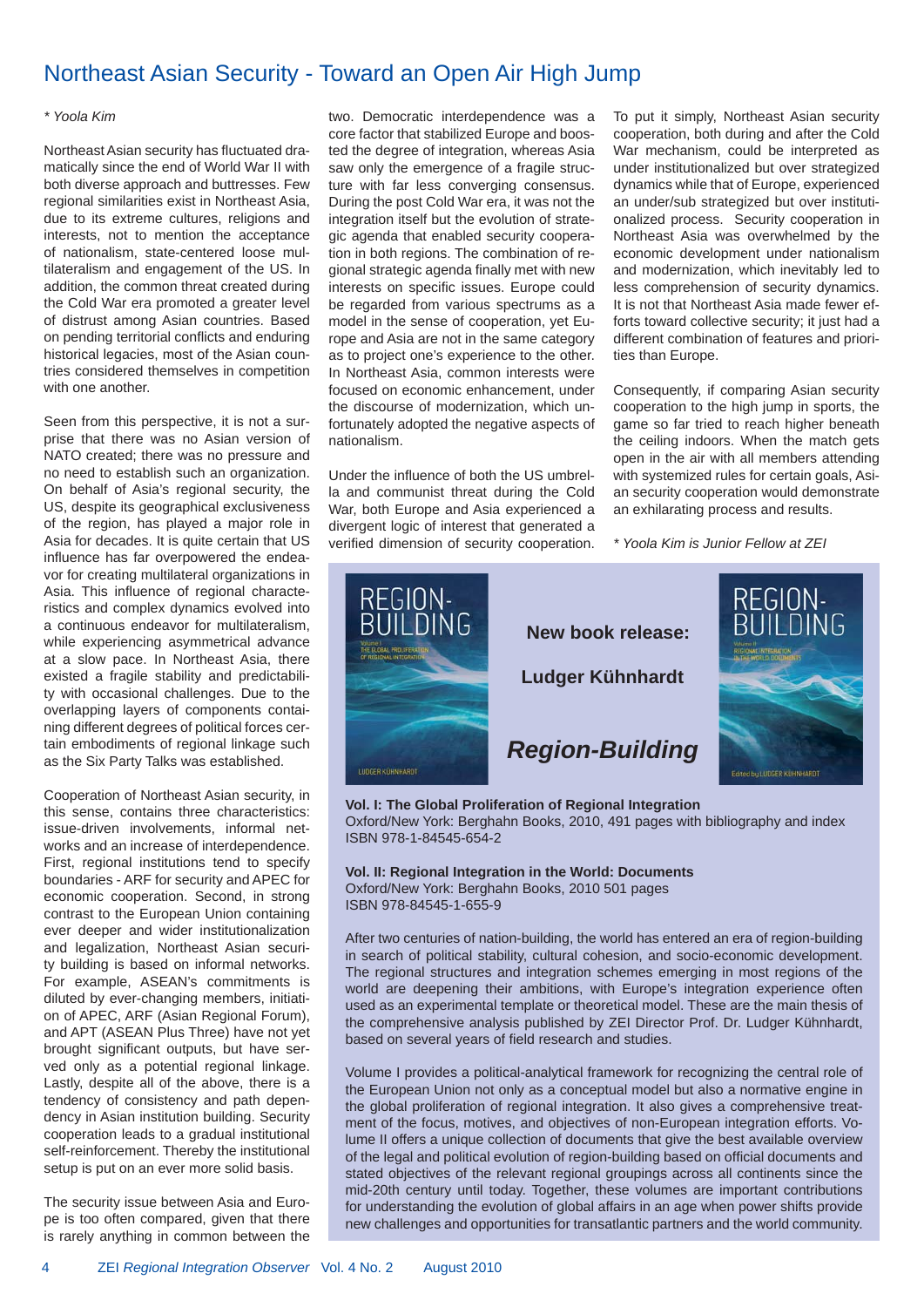# Achieving Security in South Asia through Regional Economic Integration

# *\* Gulshan Sachdeva*

Both the South and Central Asian regions are the least integrated regions in the world. The process of globalization and high economic growth in both regions, however, may push them to integrate. This, in turn, will depend on achieving relative stability in Afghanistan and improvements in relations between India and Pakistan.

In the last two decades, India is making a successful transition from an inward-oriented economy to a globally integrated economy. Despite some serious challenges, like energy security, poverty, infrastructure, regional disparities and internal security, there are strong indications that rapid growth will continue. While major world economies are in a recessionary mode, the Indian economy continues to be one of the strongest growing economies in the world.

Although Asian economies have shown great dynamism in recent decades, a fullfledged Asian economic architecture is still evolving. It is becoming clear that along with China and Japan, India will be playing an important role in an evolving Asian economic architecture. Its role will be further strengthened if its economic relations within South Asia and the Central Asian region become more dynamic. In this case, India needs to work for a strategy in which Pakistan, Afghanistan and Central Asian republics view the partnership as benefiting them too. This policy framework will also improve India's energy security, as it may finally get access to some of the energy resources in the Eurasian region. It can also fundamentally change India's sea based continental trade. Simultaneously, it can generate new opportunities of trade and transit for Pakistan, Afghanistan and Central Asia. Indian entrepreneurs can also find investment opportunities in Afghanistan and Central Asia, which in turn can transform their small and medium industries as well as agriculture.

The growing realization of these opportunities has influenced policy makers not just in India, but also in Pakistan and Afghanistan. Many developments, viz., Afghanistan's membership to the South Asian Association for Regional Cooperation (SAARC), the signing of South Asian Free Trade Area (SAFTA), Regional Economic Cooperation Conferences (RECC) on Afghanistan, the emerging India-Kazakhstan partnership, continuous interest in Turkmenistan-Afghanistan-Pakistan-India (TAPI) and Iran-Pakistan-India (IPI) gas pipelines as well as India's US\$ 1.3 billion contribution to Afghan reconstruction have provided enough inputs to Indian policy makers to shape their newly emerging "Look-West" policy. Since the merging of Central and South Asia under a new bureau in the State Department, linking these two regions has also been a declared US foreign policy objective. This also fits well within the EU policy framework which supports regional cooperation activities in South Asia.

# **Emerging New Opportunities**

It is becoming clear that the costs of difficult India-Pakistan relations are much bigger for both countries than normally estimated in the context of small bilateral or regional trade. With the right initiatives, South and Central Asian regions have the potential to alter the nature and character of India's continental trade. Looking just beyond Pakistan, Afghanistan and Central Asia; India trades a great deal with other CIS countries, Iran and the European continent. In 2007-08, India's total trade with this whole region amounted to about US\$ 110 billion.

On the basis of past trends, a simple calculation shows that India's trade with this region would be in the range of US\$ 500 to 600 billion by 2015. At the moment, more than 99 per cent of this trade is via sea. If only 20 per cent of this trade is conducted through road, we are talking about US\$ 120 billion of Indian trade passing through Pakistan, Afghanistan and Central Asia region within a few years. First, for this to happen, a massive effort is needed to rebuild Afghanistan's transport network. From the commitments of the international community and multilateral institutions, it seems that this would happen immediately, once relative political stability is achieved in Afghanistan. Already more than 90 per cent of the Afghan Ring road is complete. A "Friendship Bridge" which connects Afghanistan and Tajikistan has become operational. With a \$ 165 million ADB grant, a railway line will soon connect Afghanistan to Uzbekistan's expansive rail network. So, despite a difficult security situation and limited capacities, Afghanistan could emerge as an important player.

Two major documents, the Afghanistan Compact and Afghanistan National Development Strategy, clearly show that regional economic cooperation is one of the main priorities of the government. Through various conferences and declarations countries in the region have also accepted the centrality of Afghanistan for economic cooperation. It is not just trade, but it has also been pointed out that with enhanced cooperation, land-locked energy-rich Central Asia could be connected to energy deficient South Asia. In January, at the London Conference on Afghanistan, the issue of regional cooperation was further emphasized in the context of long term sustainability of peace and prosperity in Afghanistan and the region.

# **India-Pakistan Dynamics**

The major impediment in realizing this potential, however, is the existing difficult relationship between India and Pakistan. Various terrorist attacks in India emanating from Pakistan in the last few years have slowed down the normalization process significantly. Of late, however, there have been some positive developments. While looking at the regional economic dynamics, it is clear that both India and Pakistan are paying huge economic costs for not working for economic integration strategies. If road and other infrastructural projects end in Pakistan, many of them will never become viable projects because of low volumes. Similarly, India may never be able to restructure its continental trade radically through the International North-South Corridor, which it has built in cooperation with Russia and Iran, bypassing Pakistan. Direct linkages between Central Asia and India will also give a huge boost to all economies in the region.

With significant Indian continental trade moving through its territory, the Pakistani economy is also going to benefit in a major way. Many businesses in Pakistan fear that with Indian goods moving to Afghanistan and Central Asia, markets for Pakistani products may be eroded. Pakistan trade figures, however, show that even without Indian competition, it is not able to export much to Central Asia. It has significant exports only to Afghanistan. A major portion of these exports is unlikely to be affected. In fact, with major infrastructural development and movement of goods and services, both India and Pakistan could be important economic players in Central Asia. In cooperation with each other both India and Pakistan could become significant players in Central Asia. Policy makers in both these countries need to be sensitized toward these opportunities.

Overall, despite major challenges, Afghanistan has the potential to play an important role in facilitating regional integration between South and Central Asia. Regional projects could be implemented through already existing institutions like SAARC (in which Afghanistan, India and Pakistan have membership) or through the RECC on Afghanistan. This would improve chances of peace not only between India and Pakistan but also in the entire Eurasian region. In a typical neo-functionalist way, success in regional economic cooperation may also lead to cooperation in the security matters. This would be useful for a new regional security structure that may be needed for any post-NATO scenario in Afghanistan.

*\* Gulshan Sachedva is Associate Professor at the School of International Studies, Jawaharlal Nehru University, New Delhi.*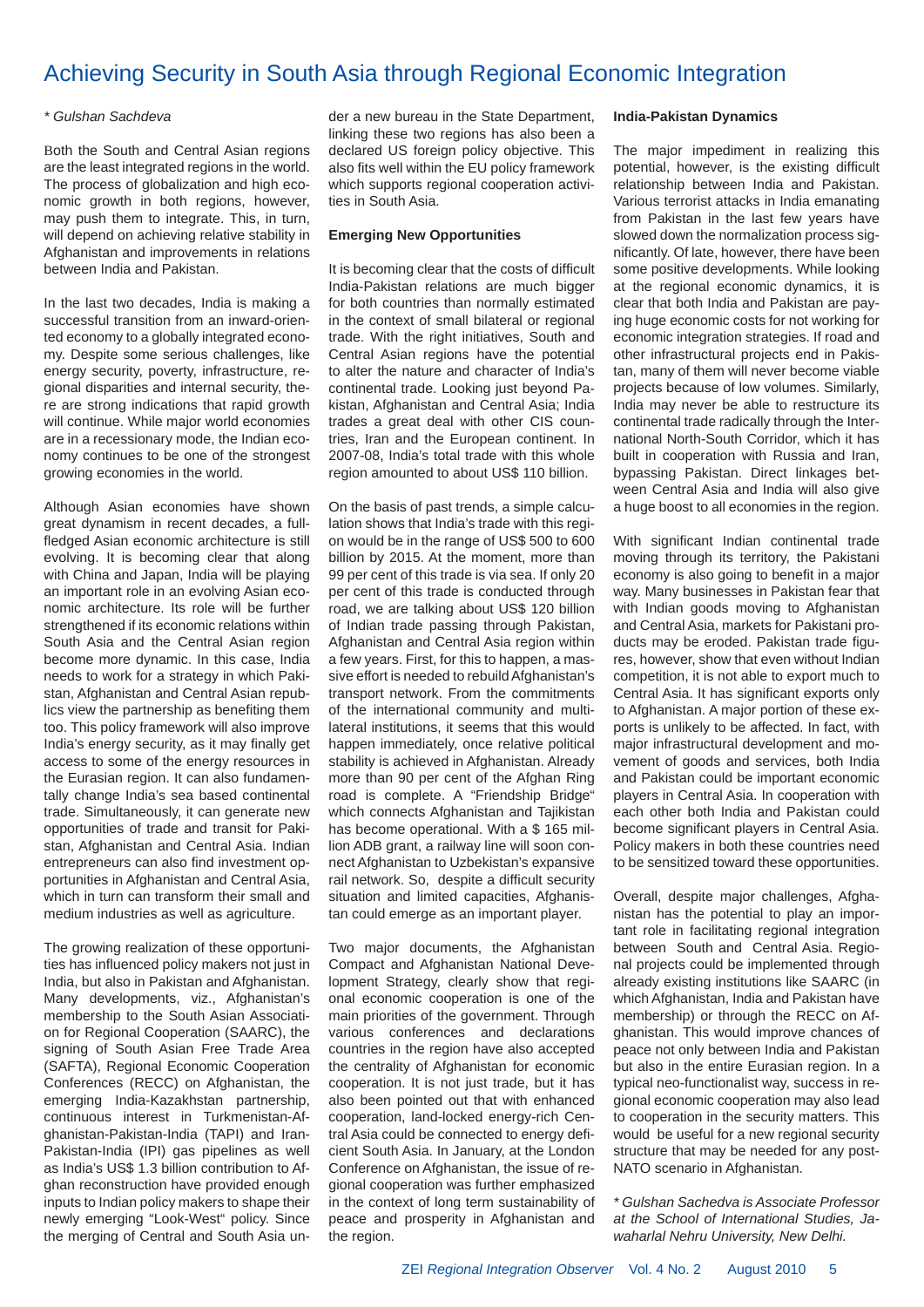# Three Questions to Ghia Nodia - Security Situation in the Caucasus

1. About two years ago the conflict bet**ween Georgia and Russia was the number one topic in international politics. After a bulk of negotiations, a truce has been agreed upon. Being out of the news channels for a long time now, what is the present situation in the Southern Caucasus today?**

As a result of the 2008 war, the separatist conflicts in Georgia are "refrozen" on the new terms. These imply that: 1. Military control of Russia and its local partners over Abkhazia and South Ossetia is now fully consolidated as the war has removed Georgian-populated and Georgian-controlled enclaves of Kodori Valley in Abkhazia and an area in the middle of South Ossetia, as well as extended the area of Russian/ South Ossetian control to the district of Akhalgori for the first time; 2. Ethnic composition of the separatist territories is consolidated, or, to put it in other terms, the task of ethnic cleansing was advanced, after ethnic Georgian population of the said enclaves was forced to flee; 3. Russia no longer plays the role of mediator but is the sole patron-state of the separatist entities and exerts considerable control over them through military, economic and administrative means; 4. From the Georgian perspective, Russia, rather than local separatists, is now the chief adversary in the conflict, while Abkhazia and South Ossetia are considered occupied territories; 5. While Georgia continues to be committed to its territorial integrity, it is recognized in Georgia that the task of solving the conflict has moved to a long-term perspective and is off the agenda in the short- and probably the mid-term.

This suggests that the situation around the conflict is somewhat less ambiguous – therefore more stable – than it used to be before the war. However, there are at least two sources of serious tensions. First, it is technically very difficult to delimit actual areas of control between Georgian and Russian/Ossetian forces, therefore there are numerous violent incidents. Second, continuous tensions between Russia and Georgia create an ongoing background of insecurity: the former appears to find it difficult to accept the very idea of truly independent Georgian government that is following the path of integration with the West, and is expected to continue efforts to undermine Mikheil Saakashvili's government through international isolation and fomenting internal unrest. While resumption of open hostilities between Georgia and Russia are not probable in the foreseeable future, any major security crisis in the region may be used as a pretext for unexpected steps in this area. There are other factors that contribute to a general sense on uncertainty, hence insecurity in the region: indistinct and inconsistent attitudes of the USA and the EU, increasingly active but somewhat confusing Turkish policies and threats inherent in the prospect of nuclear Iran.

# **2. Which conditions do you think are necessary to achieve a permanent peace in the region? Which role should internal and external actors realistically play? Is there a prospect for a kind of regional security arrangement?**

The said uncertainties and insecurities that the region faces boil down to the lack of international consensus on the issue: What could provide the basis for regional security? It is unimaginable that the three recognized states of the Caucasus ever develop some kind of regional security arrangement on their own (and adding the three unrecognized ones to the picture make this unrealistic prospect even more improbable). Unresolved conflict over Nagorno-Karabakh as well as Russia's persisting claim to dominate the region are two sufficient reasons to make that impossible. Apart from that, the three states lack political gravity and self-



*Ghia Nodia is Chairman of the Caucasus Institute for Peace, Democracy and Development in Tiblissi, Georgia and ZEI Senior Fellow.*

confidence to develop any workable security arrangement in the foreseeable future.

If we look towards broader security arrangements, the region increasingly looks as if it is in a security vacuum. It is on the margin of the area of democratic peace defined by values and institutions of the West, first of all NATO and the EU. On the other hand, the countries reject Russia's claim to being the regional hegemon, with Georgia offering the strongest resistance to that claim. Russia itself lacks political, military and economic resources to regulate the situation in the South Caucasus, and it is unlikely that other large international actors will accept that domination anyway. Therefore, especially after the August 2008 war, security relations in the South Caucasus appear to come closer to the rules of the nineteenth or rather eighteenth century, with local small states being involved in a balancing act between aspirations of Great Powers. All these actors have widely different visions on what the basis for lasting peace in the region should be. How can lasting peace in the Caucasus be achieved then? The only conceivable scenario is that of expanding the area of democratic peace – represented by NATO and the EU – to the South Caucasus. No other international actor has enough political, military and economic resources to do that. However, it is obvious that there is no political will in the West to do this, and it is unlikely to develop any time soon. In the meantime, the best these actors may do is to prevent deterioration of the situation, and encourage positive trends by helping the states to develop their genuine sovereignty and the level of democracy,

## **3. Looking at the situation in Northern Caucasus, the legacy of the former Soviet Union seems to be crumbling and Russia could experience this process during the metro bombings in Moscow. What prospect do you see for a solution of this other frozen confl ict?**

There is a notable trend of deterioration of the situation in the Northern Caucasus with Russia running out of options to reverse this trend. Some experts agree that the August 2008 war encouraged anti-systemic actors in the south of Russia. There are long-term demographic and economic trends suggesting that the development gap between the Russian Caucasus and more prosperous parts of Russia is not narrowing (rather the opposite), and ethno-culturally the region becomes less Russian than it used to be in the Soviet Union. This does not necessarily mean that the situation in the Northern Caucasus will descend into a crisis any time soon, or that new secessionist movements will emerge. But if it is true that Russia does not have resources available to reverse the negative trend, its anxiety over the South Caucasus may also increase.

There has been a popular perception among Western analysts that trends of instability in the Northern Caucasus may create ground for cooperation between Russia and countries of the South Caucasus, or between Russia and the West. While this hypothesis appears rational at face value, it has never worked in the past, and it may not work in the future. It is still a wide-spread perception among Russian political elites that instability in the Northern Caucasus is somehow fed from the South, and, ultimately, from the West. Therefore, any crisis in the North Caucasus, if it happens, may strengthen the perception of a zero-sum game between Russia and the West, and between Russia and pro-Western players in the Caucasus.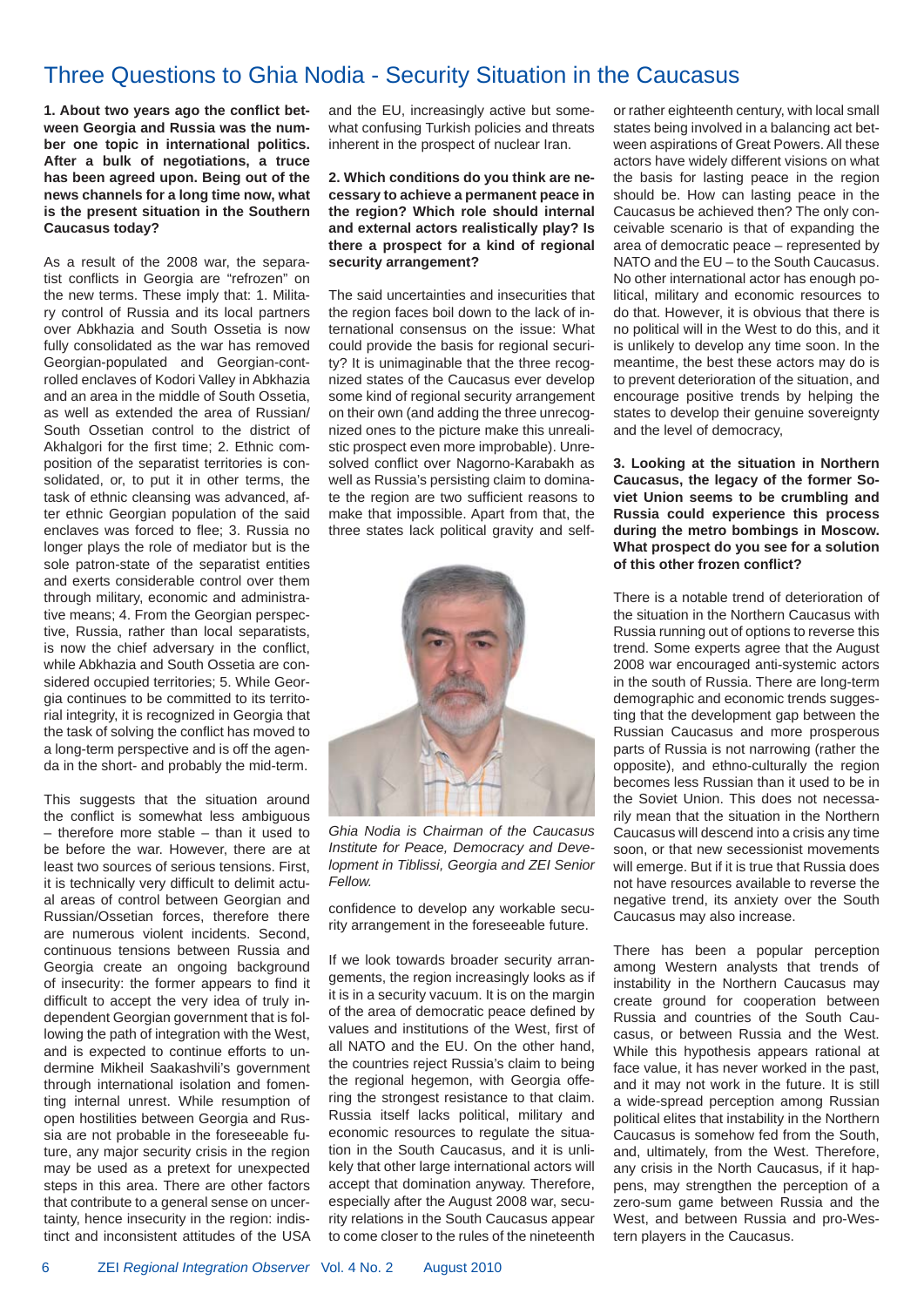In April 2001 I proposed to the then newly elected Israeli Foreign Minister, Shimon Peres, that Israel initiate the establishment of an Organization for Security and Cooperation in the Middle East (OSCME) modeled on the OSCE. The days were the darkest days of the war-by-terror waged against Israel by Yasser Arafat, and my colleagues and I – at various government ministries and think tanks – were desperate to kindle some form of diplomatic light that would stem the violence, jumpstart the peace process, and guide all of us in the region, Arabs and Jews, towards peace and security.

My proposal was heartfelt, but hardly original. As early as 1976 Prime Minister Yitzhak Rabin called for the Middle East to emulate the Conference on Security and Cooperation in Europe (CSCE) established in Helsinki just several months earlier. In April 1989, Prime Minister Yitzhak Shamir submitted a four-point plan for regional security and cooperation to President George H. W. Bush. Some of the ideas contained in Shamir's plan were then developed by Secretary of State James Baker in the immediate aftermath of the Gulf War, and included in the October 1991 Madrid Peace Conference.

The multilateral track of the Madrid Process sought to reduce tensions and build trust among neighboring adversaries in the Middle East, much as the CSCE had done in Europe through the 1970s and 80s. The creation of five consensus based Working Groups – on Economic Cooperation and Development; Environment; Water; Refugees; and Arms Control and Regional Security – reflected the same functionalist logic that animated the CSCE. Similar also was Madrid's desire to generate positive spillover effects by facilitating broader human contact between Arabs and Israelis.

# **An OSCE for the Middle East? Progeny, Problems, and Prospects.**

## \* Amichai Magen

Viewed from Jerusalem, the establishment of a cooperative structure for comprehensive security dialogue in the Middle East makes at least as much sense today as it did in the early to mid 1990s. Renewing multilateral talks will affirm existing peace arrangements between Israel, Egypt and Jordan, and help revitalize diplomatic and economic links between Israel, on the one hand, and Morocco, Kuwait, Qatar, UAE, Oman and Bahrain, on the other.

At a time when the Palestinians are split into rival factions controlling the West Bank and Gaza, a constructive regional initiative would bolster the relatively moderate government of Mahmoud Abbas (Abu Mazen) and Salam Fayyad, at the expense of Hamas and Palestinian Islamic Jihad entities which both the United States and European Union rightly deem to be terrorist organizations and entrenched spoilers. Moreover, many of the core issues currently being negotiated between Israel and the Palestinian Authority, as part of the proximity talks (security arrangements, refugees, water, environment, governance reform), are in practice impossible to address on a bilateral level alone, so that the prospects for Israeli-Palestinian peacemaking would be substantially improved by the widening of the diplomatic circle through the establishment of an OSCME.

Sunni Arab governments are today genuinely fearful of the growing Iran-Syria-Hezbollah-Hamas axis, and in particular of Iran's relentless nuclear advancement which threatens the regional balance. Might the Arab League – which in March 2007 resolved to promote the Saudi regional peace plan – become persuaded that the time has come to steer the region towards Arab-Israeli cooperation, as a means of providing a sane alternative to Iranian domination of the Middle East? Perhaps. Internationally, the prospects for such a welcome development will depend in large part on whether the Obama Administration – with the backing of the other members of the Quartet (the EU, Russia and the UN) – opts to embrace the sound logic inherent in the establishment of a viable Organization for Security and Cooperation in the Middle East.

*\* Amichai Magen is Director General at the Institute on Democracy, Law and Diplomacy, The Shalem Center, Jerusalem.* 

# ZEI Academy in Comparative Regional Integration 2010

In July 2010, the Center for European Integration Studies (ZEI) hosted for the fourth time the "ZEI Academy on Comparative Regional Integration". 19 post-graduates and young academics from 14 countries analyzed different aspects of regionalism with the help of a renowned group of scholars and experts from the EU. The participants came from different integration systems from outside Europe (MERCOSUR, CAN, ASEAN, SAARC, SADC, ECOWAS, CEMAC, AU and CARICOM). Under the supervision of ZEI Director Prof. Dr. Ludger Kühnhardt, this unique academy debated the question if and how the EU can serve with its experiences as a role model for other regions in the face of globalization.

The program consisted of a series of lectures – including workshops, group and panel discussions and participant statements – as well as a visit of the European Parliament and Commission in Brussels and diverse cultural activities. Discussing with EU professionals and Members of Parliament, the participants were able to get a profound impression of the structure and procedures of the European Union. In Brussels the group was hosted by the permanent representation of the state of North Rhine-Westphalia. The Academy was sponsored by the DAAD with funds of the German Federal Foreign Office and supported by In-Went. The picture shows the participants of the ZEI Academy together with ZEI Director Prof. Ludger Kühnhardt and MEP Dr. Jorgo Chatzimarkakis.